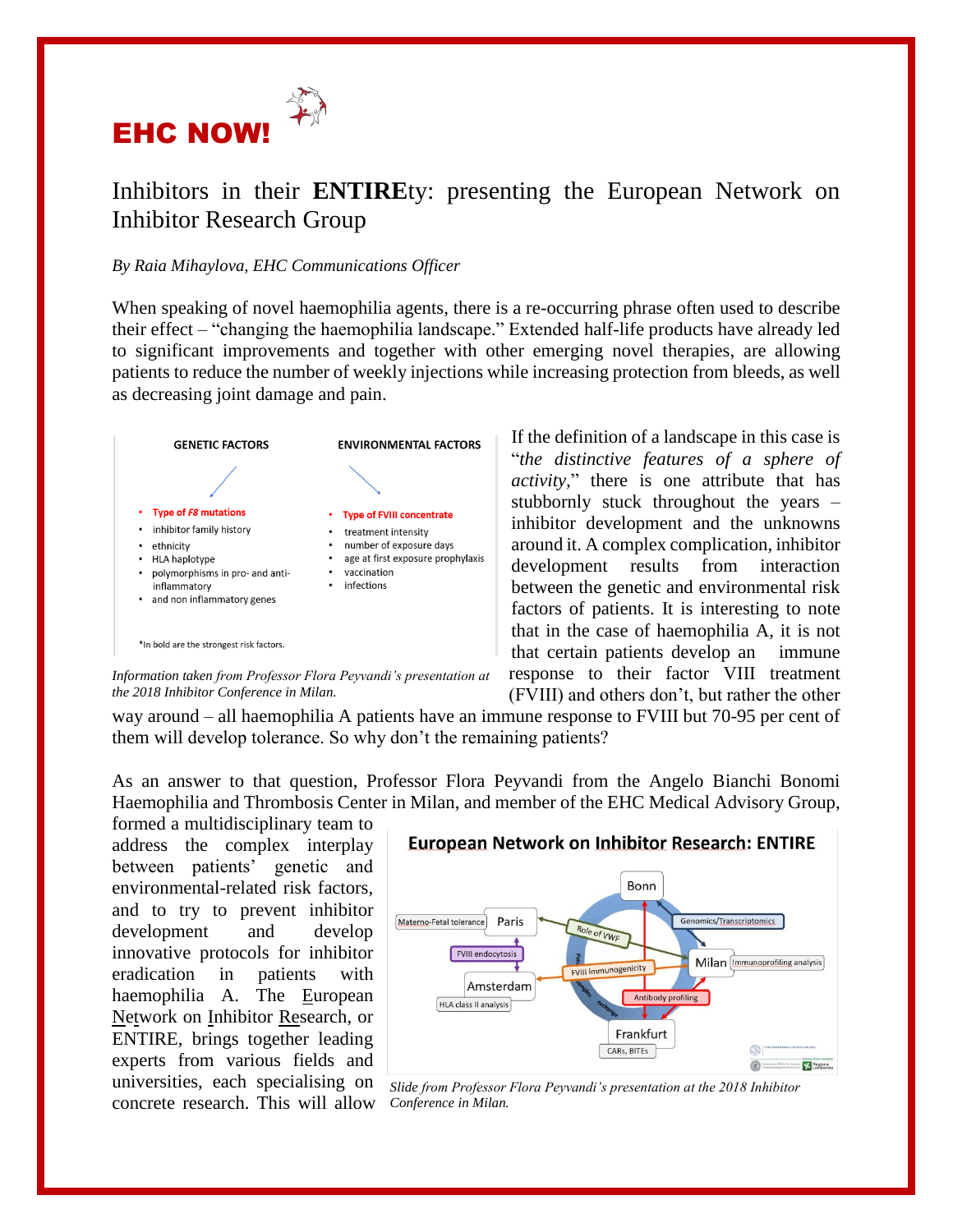for the exchange of different human biological samples between the group, which are collected during a biopsy or surgery and are preserved by researchers to study the specifics and progression of a disease. The ENTIRE studies cover and focus on the role of the von Willebrand factor (vWF), FVIII immunogenicity, antibody profiling and genomics/transcriptomics analyses.

"*This is the first European network that tries to empower the biological sample collection among centres and to bring together expertise and knowledge at European level in order to understand the pathophysiology, to predict, and to eradicate the inhibitor in haemophilia*," explains Prof Peyvandi.

The ENTIRE group includes **Sebastien Lacroix-Desmazes** from France; **Christoph Königs** and **Johannes Oldenburg** from Germany; and **Frits Rosendaal** and **Jan Voorberg** from the Netherlands.



*Flora Peyvandi, MD, PhD*

Professor of Internal Medicine at the University of Milan and Director of the Angelo Bianchi Bonomi Haemophilia and Thrombosis Centre, Fondazione IRCCS Ca' Granda Ospedale Maggiore Milan, Italy



*Christoph Königs, MD, PhD*

Clinical and Molecular Haemostasis, Department of Pediatrics at the University Hospital Frankfurt and Goethe University Frankfurt, Germany



*Sébastien Lacroix-Desmazes, MD, PhD*

Cordeliers Research Centre Paris, France



*Johannes Oldenburg, MD, PhD*

Institute of Experimental Haematology and Transfusion Medicine University Clinic of Bonn, Germany



*Jan Voorberg, MD, PhD*

Head of the Cellular Haemostasis Laboratory Sanquin Research Amsterdam, Netherlands



*Frits Rosendaal, MD, PhD*

Professor of Clinical Epidemiology and Head of the Clinical Epidemiology Department Leiden University Medical Center, Netherlands

When asked about his vision for ENTIRE, Prof Rosendaal credits the diversity of the group as what is needed to really tackle the multi-causal factors behind inhibitor development: